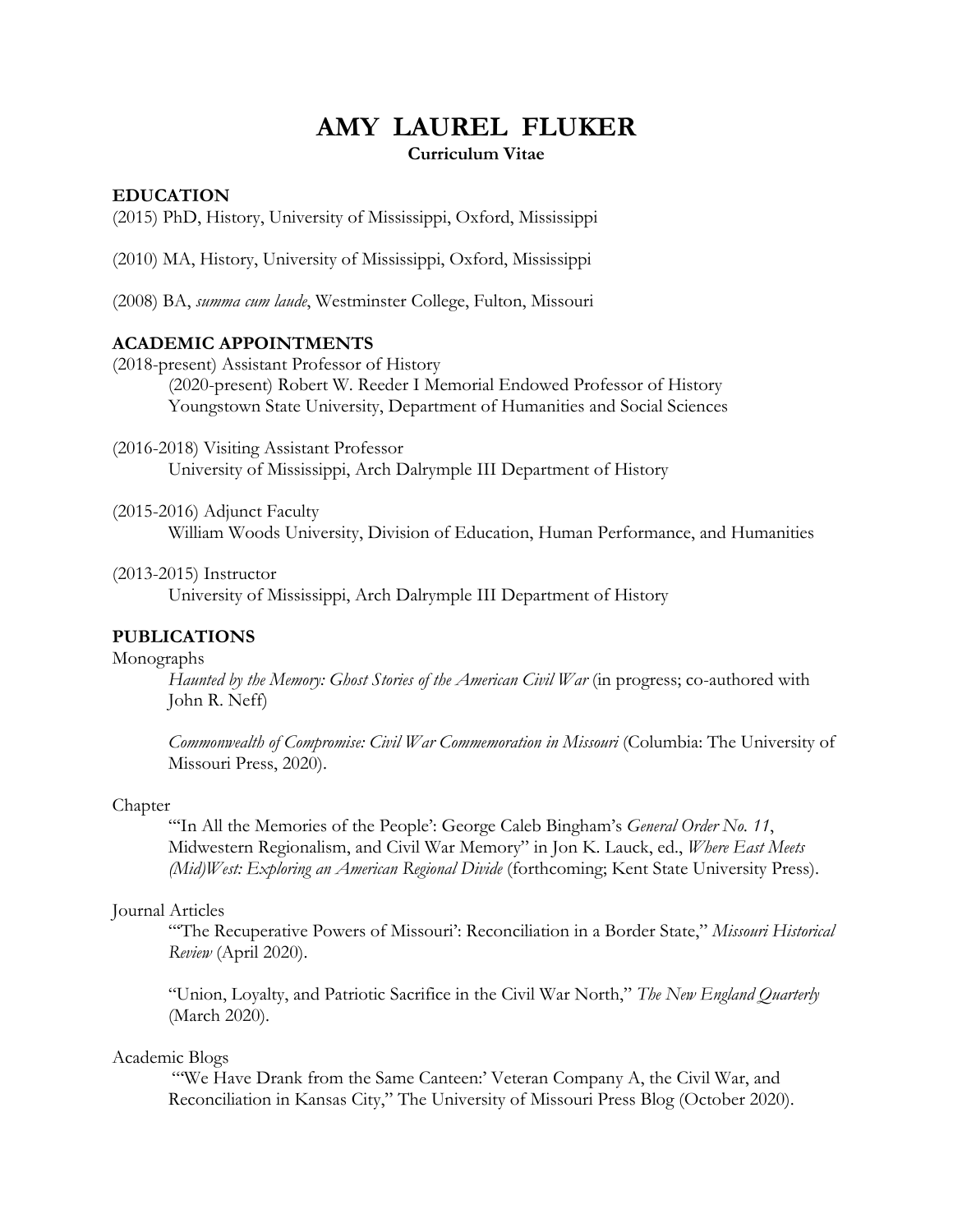"'The Grandest Charity in the Country': The Missouri Home for Confederate Veterans," *The Civil War Monitor* (April 2013).

# Encyclopedia Entries

"Civilian Death" and "Photography," *The World of the Civil War: A Daily Life Encyclopedia* (Santa Barbara: ABC-CLIO, LLC/Greenwood, 2015). Lisa Tendrich Frank, ed.

# Select Reviews

Stephanie McCurry, *Women's War: Fighting and Surviving the American Civil War (Cambridge:* The Belknap Press of Harvard University Press, 2019). *The English Historical Review*  (forthcoming).

Jon K. Lauck, Gleaves Whitney, and Joseph Hogan, eds., *Finding a New Midwestern History* (Lincoln: University of Nebraska Press, 2018). *Ohio History* (forthcoming).

Nicole Maurantonio, *Confederate Exceptionalism: Civil War Myth and Memory in the Twenty-First Century* (Lawrence: University Press of Kansas, 2019). *The Journal of Southern History* (August 2020).

Thomas J. Brown, *Civil War Monuments and the Militarization of America* (Chapel Hill: University of North Carolina Press, 2019). *Missouri Historical Review* (July 2020).

Adam H. Domby, *False Cause: Fraud, Fabrication, and White Supremacy in Confederate Memory*  (Charlottesville: University of Virginia Press, 2020). *The Civil War Monitor* (April 2020).

Nathan Cardon, *A Dream of the Future: Race, Empire, and Modernity at the Atlanta and Nashville World's Fairs* (New York: Oxford University Press, 2018). *Journal of the Gilded Age and Progressive Era* (April 2020).

Jason Phillips, *Looming Civil War: How Nineteenth Century Americans Imagined the Future* (New York: Oxford University Press, 2018). *History: Reviews of New Books* (September 2019).

Jon K. Lauck, *From Warm Center to Ragged Edge: The Erosion of Midwestern Literary and Historical Regionalism* (Iowa City: University of Iowa Press, 2017). *Western Historical Quarterly* (Autumn 2019).

Nina Silber, *This War Ain't Over: Fighting the Civil War in New Deal America* (Chapel Hill: The University of North Carolina Press, 2018). *The Civil War Monitor* (March 2019).

Michael D. Robinson, *A Union Indivisible: Secession and the Politics of Slavery in the Border South*  (Chapel Hill: The University of North Carolina Press, 2017). *The Journal of American History*  (March 2019).

Candice Shy Hooper, *Lincoln's Generals' Wives: Four Women Who Influenced the Civil War; for Better and for Worse* (Kent: Kent State University Press, 2016). *Civil War History* (September 2017).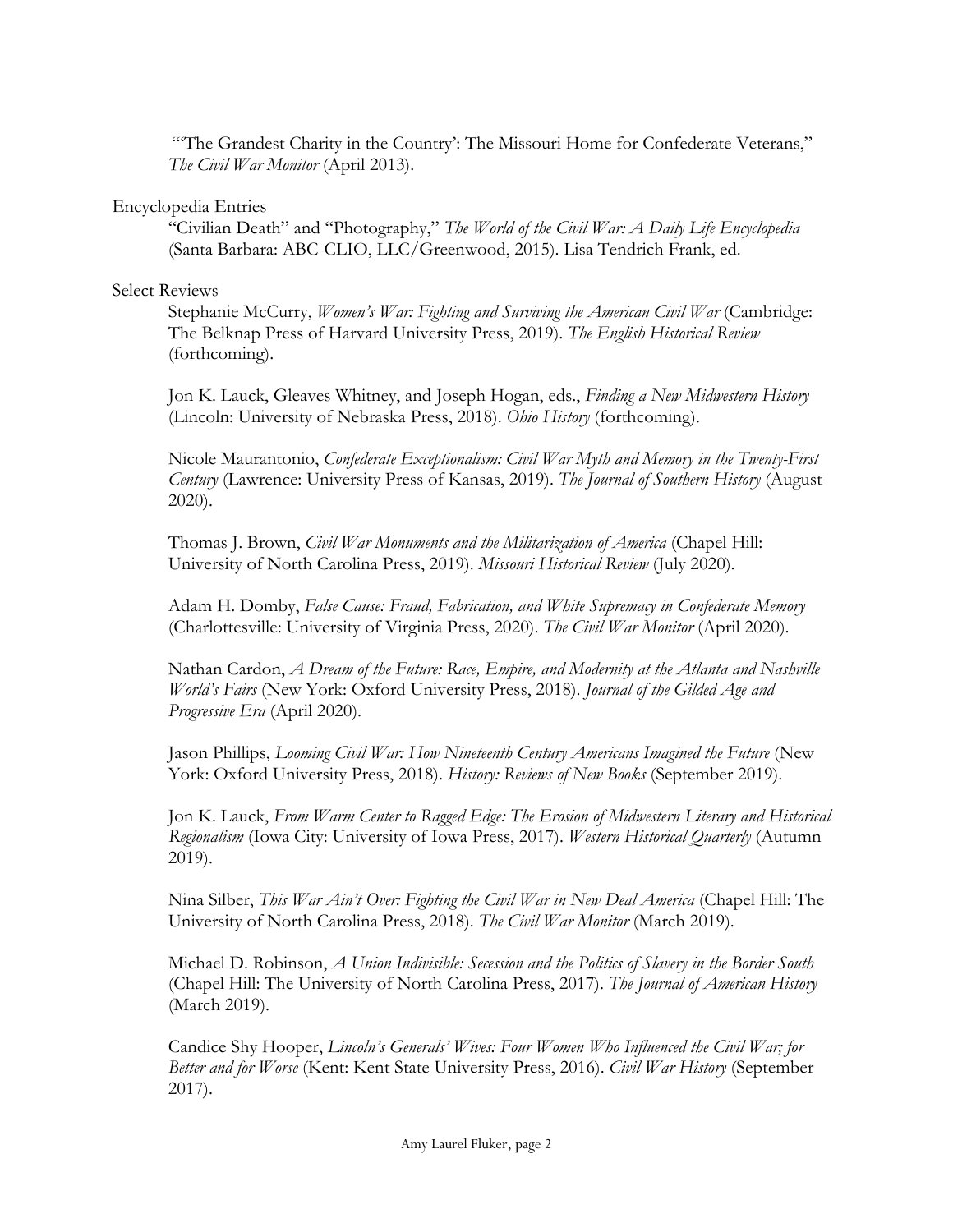# **HONORS & AWARDS**

- (2021) Faculty Improvement Leave, Youngstown State University
- (2020) Research Professorship, Youngstown State University
- (2019) Research Professorship, Youngstown State University
- (2017) FedEx Student-Athlete Success Center "Guest Coach," University of Mississippi
- (2014) Lynn and Kristen Morrow Missouri History Student Prize
- (2013) Graduate Achievement Award in History, University of Mississippi William Winter Scholar, Natchez Literary and Cinema Celebration
- (2010) Tennin-Alexander Prize, Outstanding Graduate Research Paper, University of Mississippi
- (2008) Remmel Prize, Outstanding History Senior Thesis, Westminster College Best Undergraduate Paper, Midwest Regional Phi Alpha Theta Conference Alpha Chi Alfred H. Nolle Scholarship Phi Alpha Theta A. F. Zimmerman Scholarship
- (2007) Best Undergraduate Paper, Midwest Regional Phi Alpha Theta Conference

#### **SCHOLARSHIPS, FELLOWSHIPS, & GRANTS**

- (2018) Peter Rollins Travel Grant, Popular Culture Association
- (2017) Early Career Researcher Bursary, Newcastle University
- (2013) Dissertation Fellowship, University of Mississippi
- (2012) McMinn Fellowship, The Center for Civil War Research, University of Mississippi
- (2010) Research Grant, Harry S. Truman Library and Museum Graduate Research Award, University of Mississippi Research Scholarship, Society of Colonial Dames
- (2009-2012) Teaching Assistantship, University of Mississippi Arch Dalrymple III Department of History
- (2008) Honors Fellowship, University of Mississippi Arch Dalrymple III Department of History

#### **PRESENTATIONS**

(2021) "Haunted by the Memory: Civil War Ghost Stories and the Continuing Work of John R. Neff," Conference on Civil War Memory, The Center for Civil War Research, University of Mississippi, Oxford, Mississippi (October 30, 2021)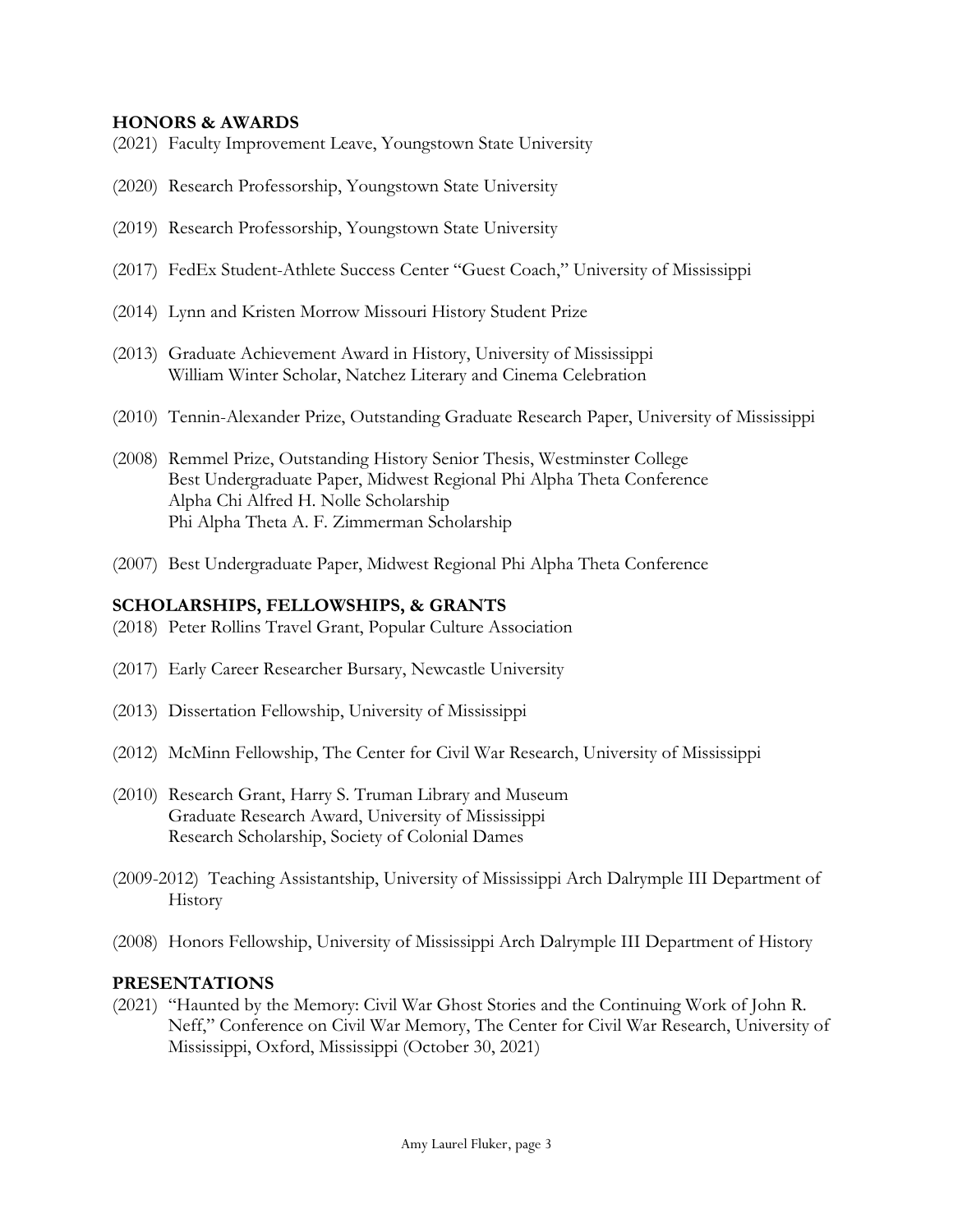Invited Speaker, "Disrupting the Narrative: Why Civil War History Matters," "Beyond 2020: Finding Opportunity in an Age of Disruption," The Hancock Symposium, Westminster College, Fulton, Missouri (September 16, 2021)

Invited Plenary Speaker, "The Past and Future of Midwestern History," Midwestern History Conference, virtual event

Panelist, "'Union Missouri she . . . always will be': Midwestern Regionalism and Civil War Memory," American Historical Association Annual Meeting, Seattle, Washington (cancelled, COVID-19)

(2020) Keynote Speaker, "'Earnest Endeavour': Missouri Women and the Work of Civil War Commemoration," The State Historical Society of Missouri Annual Meeting, Columbia, Missouri

Panelist, "'Where the Breach Was the Widest': Civil War Memory and Veteran Fraternalism in Kansas City, 1898-1900," Civil War Study Group, virtual event

Invited Plenary Speaker, "The Past and Future of Midwestern History," Midwestern History Conference, Grand Rapids, Michigan (cancelled, COVID-19)

Panelist, "'Where the Breach Was the Widest': Civil War Memory and Veteran Fraternalism in Kansas City, 1898-1900," Midwestern History Conference, Grand Rapids, Michigan (cancelled, COVID-19)

(2019) Panelist, "'Stamped . . . Upon the Nation's Memory': African American Veterans and Civil War Memory in Missouri," Ohio Valley History Conference, Frankfort, Kentucky

Chair and Commenter, "Backup Soldiers: Troop Deployments Beyond the Primary Theater of War," Society for Military History Conference, Columbus, Ohio

Panelist, "'Both in a Business and Social Way': Reconciliation, Patronage, Fraternalism, and the St. Louis Veterans of the Blue and Gray," Popular Culture Association-American Culture Association Conference, Washington, D. C.

Chair and Commenter, "African American Leadership, Black Military Contributions, and the Demands for Equality during the post-Civil War Era," Ohio Academy of History Conference, Miami University, Middletown, Ohio

Keynote Speaker, "'The Recuperative Powers of Missouri': Reconciliation in a Civil War Border State," History Across the Humanities Conference, Youngstown, Ohio

- (2018) Panelist, "'We Too Bear the Confederate Name': The Lost Cause and Missouri's Contested Civil War Memory," Southern Historical Association Conference, Birmingham, Alabama
- (2017) Invited Speaker, "Slavery and the Supernatural: The Bell Witch of Mississippi," Brown Bag Series, University of Mississippi Department of Archives and Special Collections, Oxford, Mississippi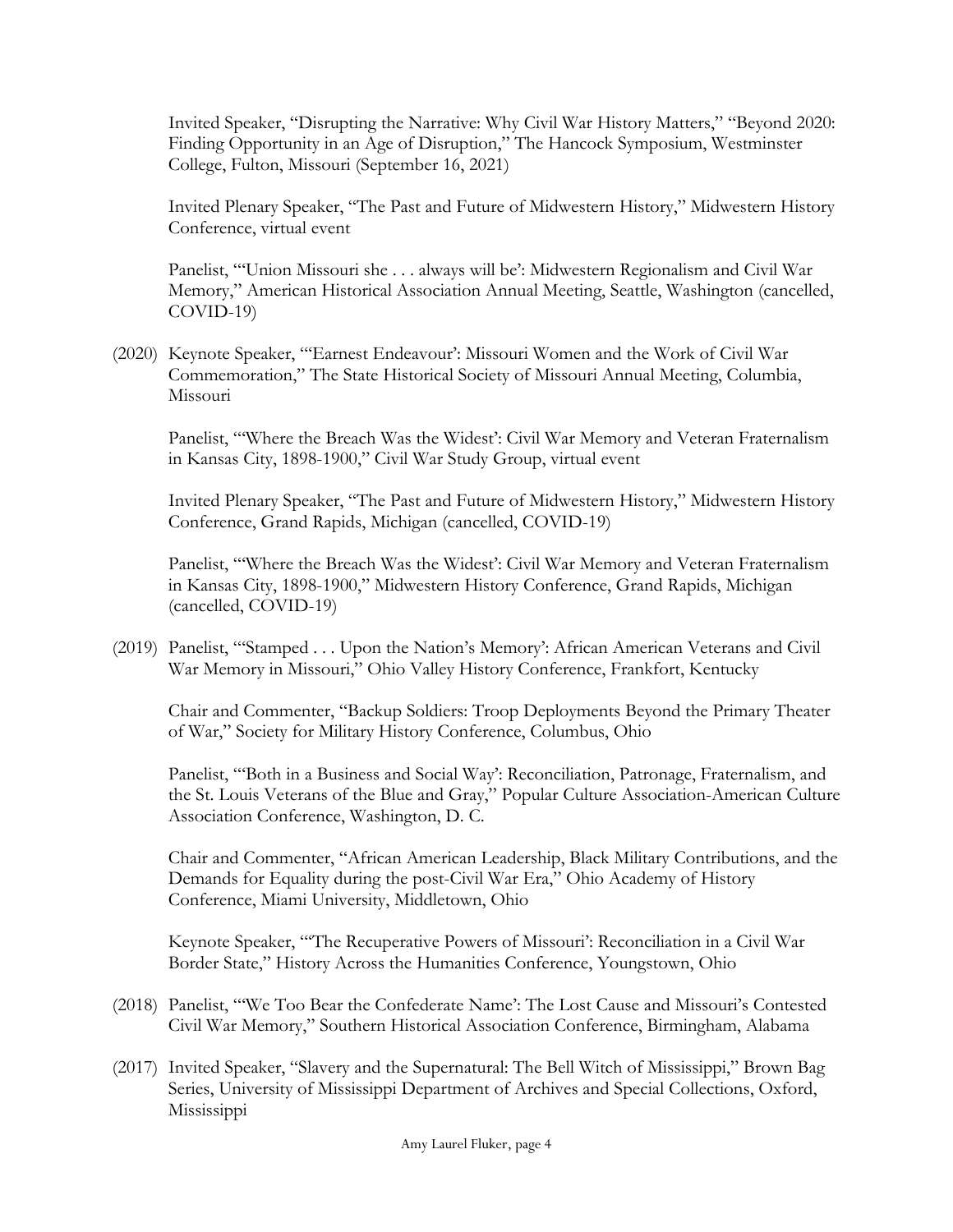Panelist, "'Here in Missouri, . . . we understand each other': Marginalization and Reconciliation in Missouri's Civil War Memory," "Borders, Boundaries, and Lines in the Civil War" Conference, The Center for Civil War Research, University of Mississippi, Oxford, Mississippi

Panelist, "'The significant word *Unknown*': Death, Anonymity, and Memory in the American Civil War," "Anonymity Unmasked: Identity, Agency, Responsibility" Conference, Newcastle University, United Kingdom

Panelist, "'Peace, good fellowship, fraternity and cigar smoke': The St. Louis Veterans of the Blue and Gray and the Prospect of Reconciliation in Post-Civil War Missouri," Missouri Conference on History, Springfield, Missouri

Panelist, "'More than Heroism': The Grand Army of the Republic and Missouri's Contested Union Memory," "Memory and Commemoration" Conference, Nineteenth Century Studies Association, Charleston, South Carolina

(2014) Panelist, "'To Know What War Is': Understanding 'Total War' through Civil War Photography," "Science, Medicine, and Technology in the Civil War" Conference, The Center for Civil War Research, University of Mississippi, Oxford, Mississippi

Panelist, "'We Cannot Live on Memories': Missouri's Homes for Civil War Veterans, 1890- 1950," Missouri Conference on History, Jefferson City, Missouri

- (2010) Panelist, "How Museums Learned to Stop Interpreting and Love the Bomb," "Aftermath: Conflicts and Consequences" Conference, University of Georgia, Athens, Georgia
- (2008) Panelist, "Missouri's 'Statesman-Artist': The Changing Political Values of George Caleb Bingham, 1811-1879," Undergraduate Scholars Forum, Westminster College, Fulton, Missouri

Panelist, "Long Live Freedom: The White Rose, 1942-43," Midwest Regional Phi Alpha Theta Conference, Parkville, Missouri

(2007) Panelist, "Portrait of a Painter: George Caleb Bingham's *Martial Law*," Midwest Regional Phi Alpha Theta Conference, Parkville, Missouri

# **MEDIA APPEARANCES**

- (2021) "Timeline Tuesday: The U.S. Civil War," Missouri State Museum social media guest post, April 13, 2021
- (2020) H-CivWar Author Interviews, Amy L. Fluker (*Commonwealth of Compromise*), November 12, 2020

The State Historical Society of Missouri Our Missouri Podcast, "Episode 34: 'Commonwealth of Compromise,'" September 28, 2020